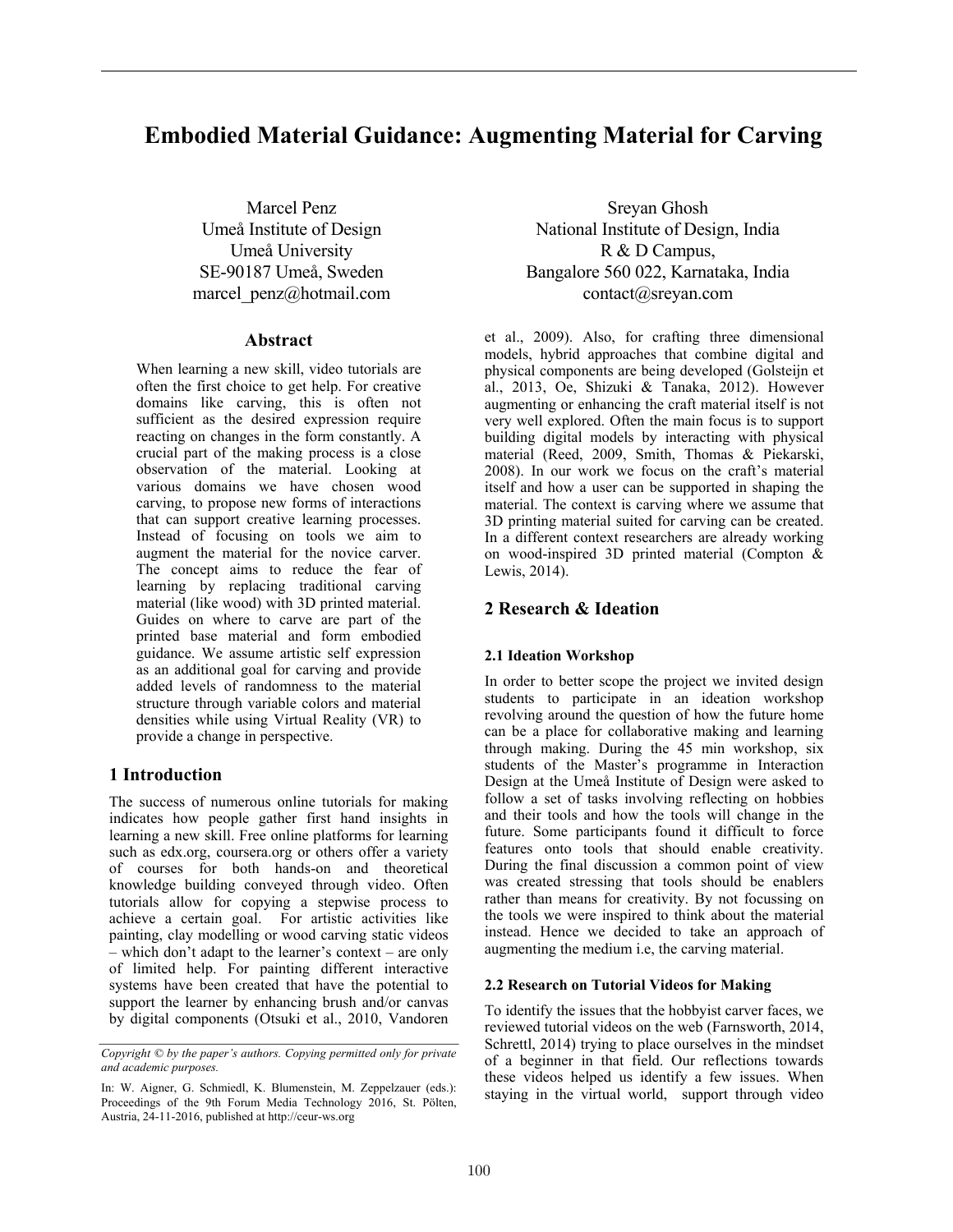seems to work effectively e.g. for digital tools such as creative software (Photoshop, 3DS Max). We assumed that the flat representations on the screen perform inadequately when it came to learning with actual tangible material. Videos are sufficient for defined tasks or step-by-step instructions. However, videos do not work as well for artistic expression such as carving due to the fact that the material in the user's hand will always be perceived differently than the one displayed. The biggest challenge for the novice carvers seemed to be in the ability to understand when to stop carving.

## **3 Concept**

"Every block of stone has a statue inside it and it is the task of the sculptor to discover it" — *Michelangelo Buonarroti.*

In the same way a blank page can be a barrier for a writer a block of wood can be an issue for a sculptor. Once this issue is overcome, the process of turning this block of wood into a small figurine without using machinery requires both craft skills and skills for creative expression. In our concept we propose using 3D printing to create a specialized base material for carving embodied guidance. In this way we want to guide the carver towards a shape that is already part of the carving block and foster a dialog with the carving material through this augmentation. In addition we use VR as part of supporting creative reflection.

#### **3.1 Scenario**



Figure 1: Diagram showing the different steps of the concept from downloading a 3D model to carving it out and using VR to change perspective

The user is inspired to carve out the iconic Swedish Dala horse (Swedish: Dalahäst) and downloads or builds her own CAD model (see fig. 1.1). In a software similar to current 3D printing software, she imports the model that is embedded in a virtual cube (see fig. 1.2). Control elements let her choose how much of the horse should be visible when later cutting through the material. This is defined through 1.), contrast in color between the horse and the waste material and 2.) through guiding dots aligned with the edge of the horse (see fig. 1.2a, 1.2b and fig. 2). The user should also be able to add additional color gradients (see fig. 1.2a). A sensor unit is embedded in the print, able to communicate with a VR headset. After the block is 3D printed (see fig. 1.3) she can carve the print immediately (see fig. 1.4). The more she cuts, the more guiding dots appear making her aware where to carve away more material. As the color of the material changes while cutting she is inspired to modify the final shape for aesthetic reasons. To achieve a better understanding of the proportions of the object inside, she can use the sensor unit in her workpiece to connect to VR headset using wireless technology. By switching to VR she gets to see her work from a different perspective (see fig. 1.5).

#### **3.2 Embodied Guidance: Guiding Dots, Color Gradients and various Levels of Material Density**



Figure 2: Left: Cut out of the 3D printed material, middle: guiding dots at the surface of the horse, right: color gradients to indicate proximity to the final shape

When creating a drawing people use techniques like tracing paper as support. The supporting techniques for a novice carver creating 3D shapes are limited. Often carvers draw guiding lines on the workpiece that are carved away immediately, hence using 2D solutions for a 3D problem. When interviewing makers we discovered that – especially for beginners – there is often the fear of carving away too much from the carving material. By printing guiding dots in the base material, drawing lines becomes obsolete and confidence is fostered. As the novice carver starts to carve out the printed block, a visual imprint of the horse inside the block emerges. This acts as feedback that helps the carver to stop carving in time, thus overcoming the challenge of carving in too deep. Further for intermediate users we envision various levels of support by limiting the guides indicating the border of the shape adjusted in software (see fig. 2,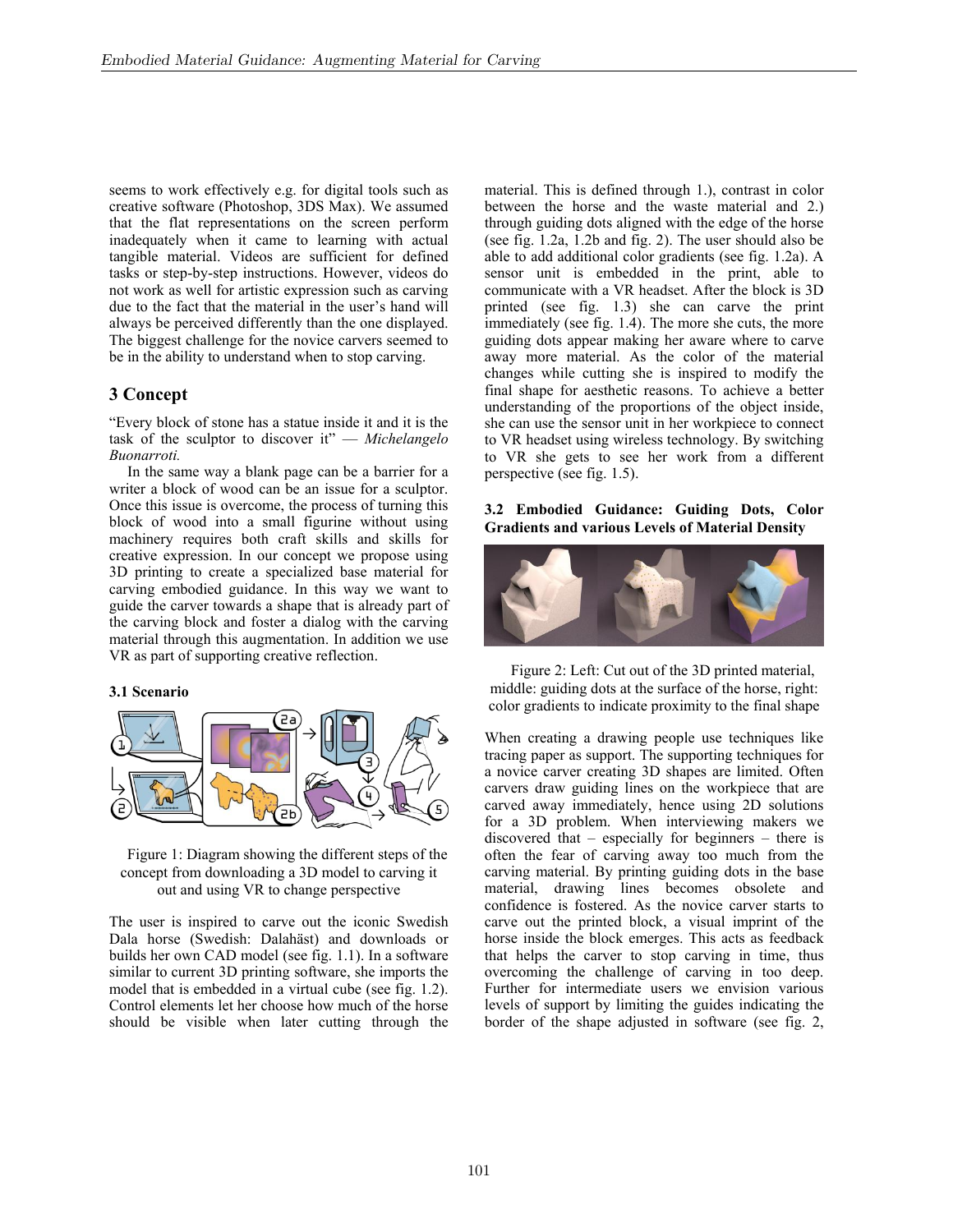center image). In this way we aim to support the learning process. We also envisioned embedding a color gradient changing the color from a surrounding boundary box to the object inside. When the novice carver sees the change in color, she is made aware that the enclosed object is starting to surface (see fig. 2, right image). Other ways of showing when the carver gets close to the object could be to use variable densities of material, a property that can be set for 3D printers. By increasing the density of the object inside (the Dala Horse) as compared to the surrounding carving block tactile feedback can be provided.

### **3.3 Creative Reflection on the Material**

We focus on the relationship between the user and the material, almost trying to allow for a reflective conversation, where the material provides rich feedback on how it is treated. To achieve this, we propose change in material through adding randomness in the color gradients and providing the option to change perspective in VR.



Figure 3: Different turbulences within the gradient



Figure 4: View from the inside of the carving block

# **3.3.1 Fostering Creativity by adding Randomness**

As described before guides can be printed in form of guiding dots or color gradients. However the guiding color gradient doesn't have to be linear. By enabling the user to add gradient turbulences, the embedded object becomes slightly distorted. A low level of color turbulences will lead to uniform coloring. Higher levels of turbulences will cause multi-color 3D gradient patterns (see fig. 3). In the same way material density could change as well. This is an attempt to mimic natural material qualities characteristic to wood. The same way the wood's growth direction can inspire the wood carver to carve different shapes, artificial randomness can hint towards a shape that the creator has not thought of before.

## **3.3.2 Changing Perspective: Using Virtual Reality**

In a last step we experimented with the virtual representation of the initial shape using VR. A good practice in (abstract) painting is to physically step back from the painting to see how the latest brush strokes have changed the overall composition. It is a state of observation and reflection that allows for constant acting and reacting on the painting. Other than this example of a two dimensional canvas, the 3D object allows us to explore the material also from the inside.

With the help of a virtual reality headset the user can place herself inside the box with the object in front of her. This makes her aware of the parts that are not carved out yet and may open up for changing the direction she wants to pursue. By adding a small inertial measurement unit (IMU) the workpieces orientation can be tracked and transmitted to a VR headset using wireless technology. The physical model acts as controller for the user to navigate in 3D space, where the user can move around the virtual environment by moving the physical object (see fig. 4). We created a prototype in Unity & Arduino to communicate ways to navigate in virtual space and presented it to people (see next section). Since the user holds the partially carved out object in her hand she gets rich tactile feedback while at the same time seeing the model from the inside. This disruptive experience might encourage the user to change the way she thinks about the workpiece. After establishing the experience of the inside view, the user will return to the physical world continuing to carve, having the possibility to revisit the virtual space at any time during the process.

# **4 Evaluation & Reflection**

# **4.1 Interviews**

We proceeded to interview four makers to gain qualitative feedback on our concept. The interview participants were chosen based on their background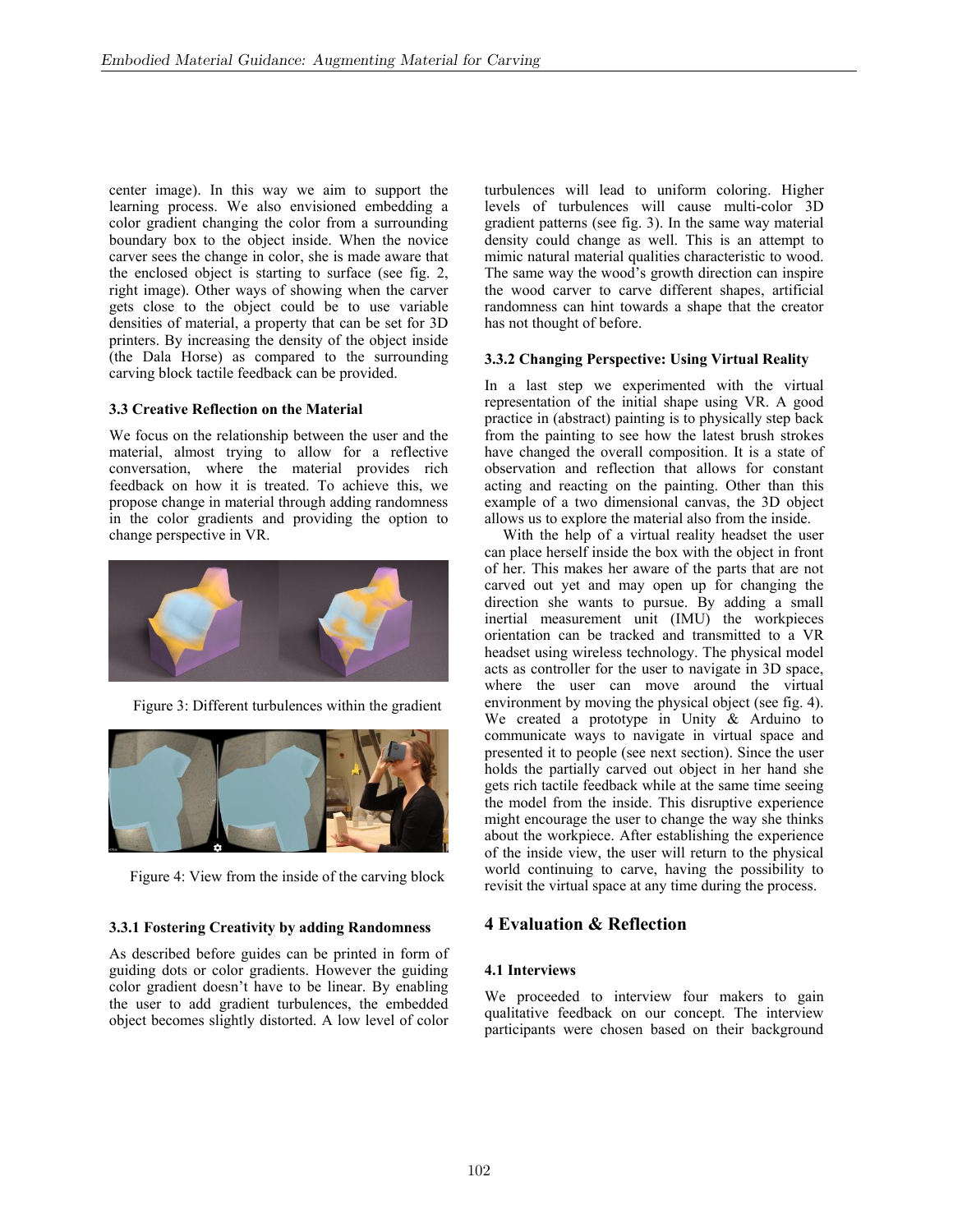and skill in craftsmanship. We interviewed a teacher for making physical prototypes, a product design student and passionate maker, a prototyper in a design consultancy who likes to tinker in his free-time, and an owner of a 3D printing shop. The participants were asked questions around their personal experience with making at the beginning of each interview. Some recurring topics in all the conversations were:

**Sources of inspiration and the reason for making** including: Solving a specific problem through making, inspiration by different materials or inspiration through finding interesting projects (online). We also learned that the **tool plays different roles for different people** ranging from being the center of the activity to being mere means to achieve a goal. Lastly we got to know different drivers for making that can either be **outcome driven vs. process driven** as well as making as purposeful vs. making as artistic expression. Especially the distinction between drivers has implications for our design, as our concept is not meant to focus on creating to fulfill a need but is a learning tool for expression in 3D physical objects. When presented with the concept the interviewees saw great value in the material having an embodied object and agreed that the concept could definitely work to train and encourage people to carve. The concept of variable gradients as a guide to stop carving and start sanding was highlighted positively. While the prototyper and the product designer saw value in using VR to gain a different perspective, the teacher did not agree and stated that the shift in medium causes disconnect and the user should not be made to leave the material at any stage of the carving process. The print shop owner suggested that the density of material should also vary along a gradient along with the colors.

#### **4.2 Technical Limitations**

Adding the virtual reality feature would lead to multiple problems. The first one concerns the sensor unit embedded in the work piece. To our knowledge it is currently not possible to print the sensor at the same time as the carving block. One way to work around this could be to add the electronics manually in the printing process. The second problem is the changing shape of the module that cannot be tracked easily with available sensor technology. However research in this direction has already been conducted (Reed, 2009, Smith, Thomas & Piekarski, 2008).

To our knowledge there is currently no material available that supports carving. However, when interviewing an 3D printing expert he felt confident

that this material could be manufactured easily. Also research suggests that this kind of material can be produced (Compton & Lewis, 2014).

#### **4.3 Beyond Carving**

We feel confident that there are advantages in augmenting material by adding additional information as part of the manufacturing process. Changes within the material can provide extra information e.g. considering abrasion and wear of material or inside predetermined breaking points. We hope that this concept inspires others to explore new possibilities on how to physically augment material.

### **5 Conclusion**

In this paper we present a concept to support novice to intermediate skilled people interested in carving. As a main incentive to carve we assume artistic self expression and the learning/ skill building of carving as handicraft. Our proposal focuses on the dialog between the learner and the material and how the material can be augmented to be more expressive. We show this in three parts of our concept: First, the materialization of guidance manifested in a 3D printed block (embodied guidance). This allows the user to fully concentrate on the material and the learning process. The embodied guides aim to reduce fear of making mistakes and to encourage training, since the final product is already part of the workpiece. Second, to support for more creative exploration of the material we envision the functionality to change the inner structure (color gradients and density) of the material by adding randomness. Both embodied guidance and the creative reflection with the material allow learning how to carve by making use of the digitally enhanced material while staying in the physical world interacting with it in a tangible way. Third, we offer a way to use the digital realm for changing the perspective to see inside the physical workpiece using VR. We created prototypes used in discussions with four makers. In those discussions we found that the makers were generally enthusiastic regarding various levels of support and they could see value in random changes of the material structure. However, not everyone agreed on the importance of switching between VR and physical world while carving.